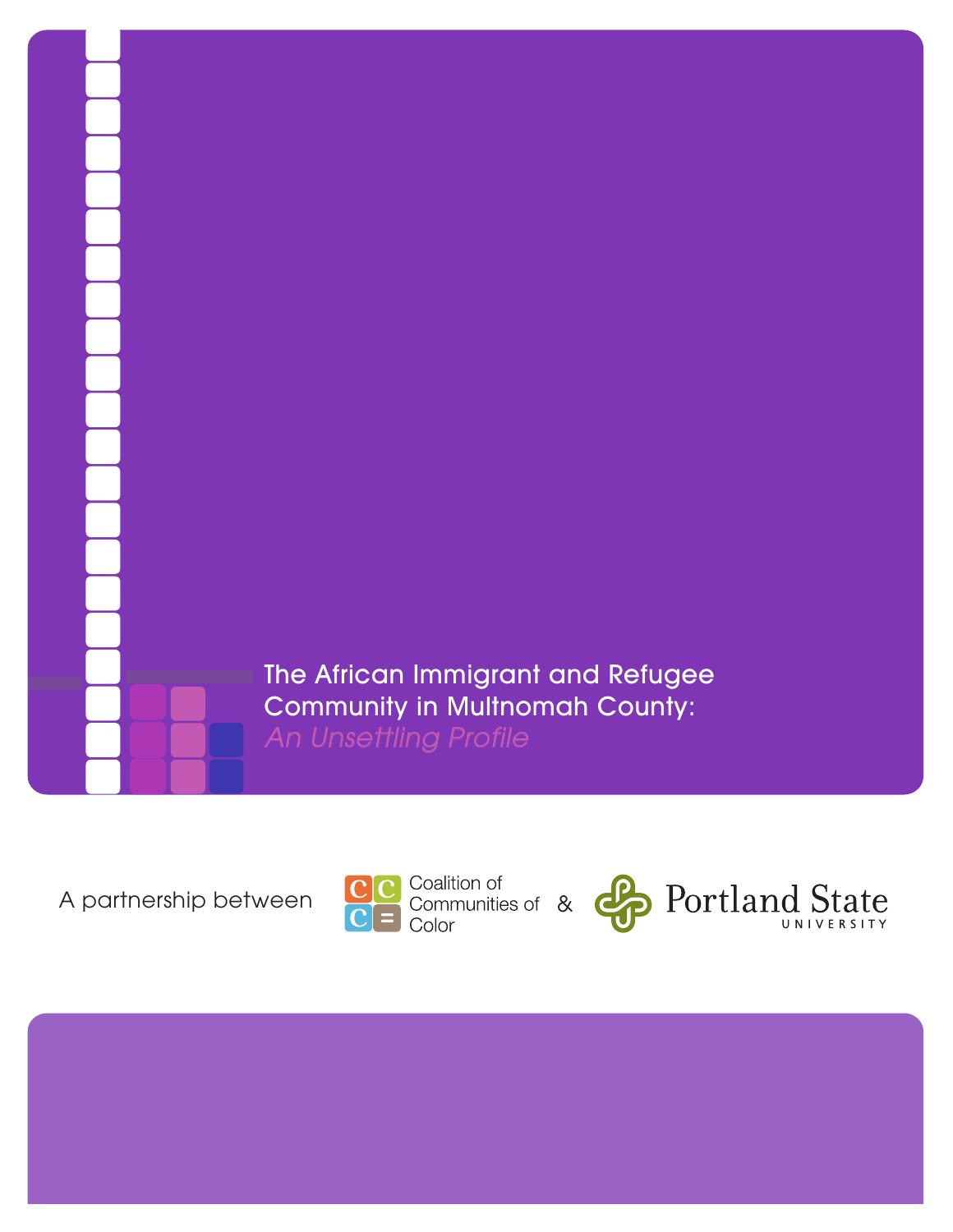# **Executive Summary**

Since 1975, African immigrants, refugees and secondary migrants have been relocating to Multnomah County and now represent the fourth largest immigrant community after Latino, Asian, and Slavic immigrants. The African community here is incredibly diverse in its make-up, with over 28 different African countries and numerous ethnic groups represented. Estimates from 2003 suggest that African immigrants make up 2% of the foreign-born population in the Portland Metro (tri-county) area. Nearly half (45%) of the tri-county area's African foreign-born population is from eastern Africa, including Ethiopia, Eritrea, Kenya, Somalia, Tanzania, Uganda, Zambia, and Zimbabwe.<sup>1</sup> Other countries of origin include Sudan, Sierra Leone, Angola, Mali, Liberia, Togo, Chad, Nigeria, Rwanda, Mozambique, and Democratic Republic of Congo. In 2011 alone, the USA admitted around 15,000 African refugees.

Very little research has been conducted on the experiences and challenges facing the African immigrant and refugee community in Multnomah County.<sup>2</sup> While we know that the official data sources are flawed for this community, we use these data to begin our understanding of this community and how it has changed over the years. Below is the ancestry profile contained in official sources from the Census Bureau, stretching back to 1990.



Source: Census 1990, drawing from customized data extractions by Joseph Smith-Buani, PSU.

More recently, the 2000 and 2007 data show a shifting pattern of African immigrants and refugees. Today we have an increasing concentration of the African community coming from Somalia, Egypt and Sierra Leone. There is a diminishment of the portion of the community from Nigeria and Ethiopia (as a portion of the entire African community). This does not mean, however, that their numbers are shrinking.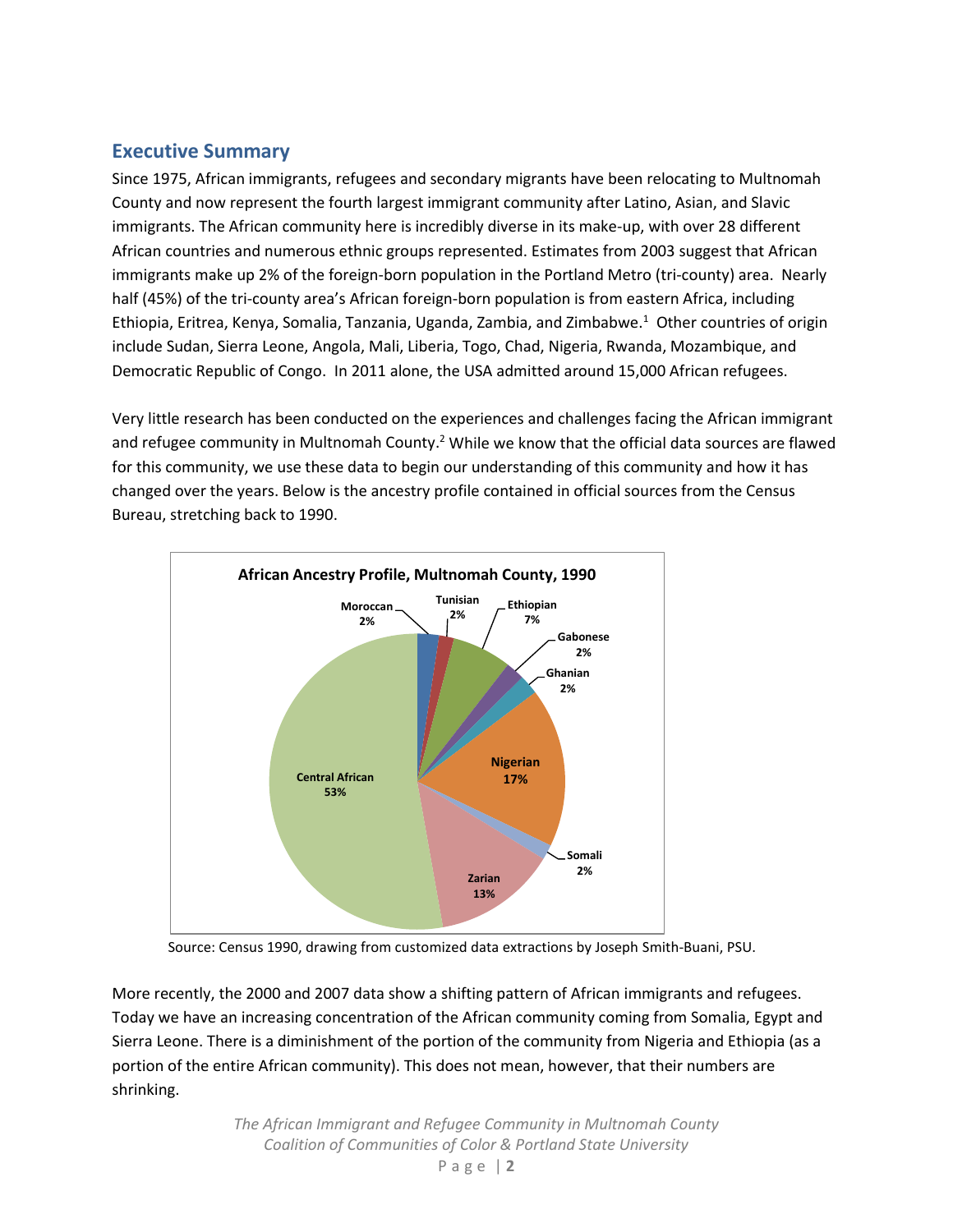

Source: Census 2000 & American Community Survey, 2007, drawing from customized data extractions by Joseph Smith-Buani, PSU.

In Multnomah County, African immigrants are mostly clustered in north and northeast Portland, though like other low income communities of color, are spreading further east and west in search of affordable housing.<sup>3</sup> The further reaches of the county also offer more available housing and sometimes close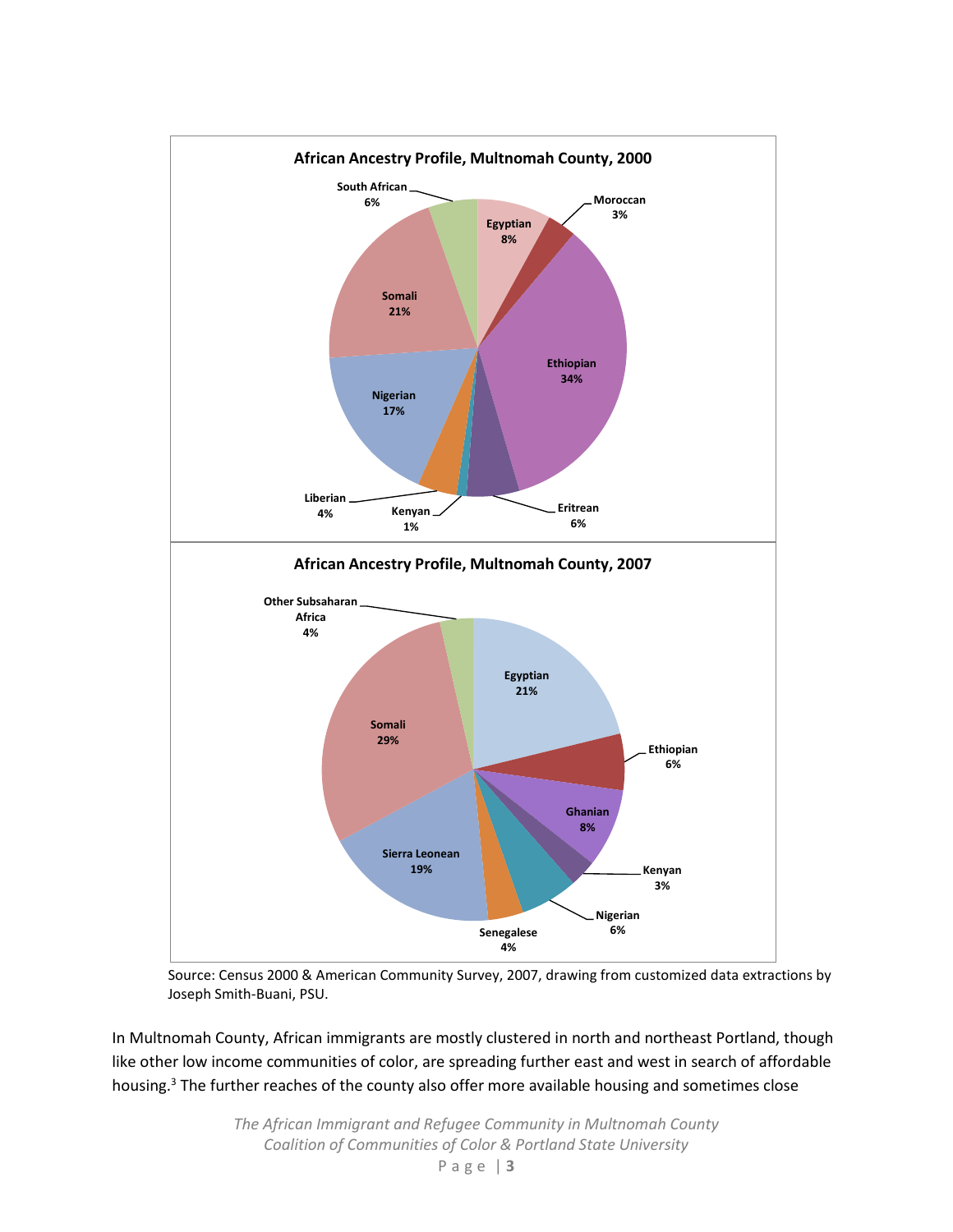proximity to settlement services<sup>4</sup> – although there remains a pronounced disjuncture between the location of service providers and where our communities of color are located, and service providers are slow to respond to these local needs.<sup>5</sup>

Our African social fabric is one of diversity and multiculturalism. We retain much of our national, ethnic and tribal distinctiveness and rarely combine our identities within a pan-African framework. We have built our own associations and tend to look inside our own cultures for support. While crises may send us into each other's communities, we retain a focus on building resources that are specific to our distinct communities.

And yet, while our differences may be pronounced, we hold a shared identity as African that results in a pronounced need for culturally-specific services for African immigrants and refugees. Africa House has responded well to this need, providing for us (and with us) a wide-ranging array of services. Features of this service that need replicating throughout the state of Oregon include: diverse language capacity, staff to have experienced being refugees, understanding what we have lost through moving away from our homeland, affirmation of our identity and our experiences of racism, cultural supports so that our heritage is not lost, education for our children to both support their US experiences (particularly in schooling) and also in learning their own native languages. The importance of culturally-specific services cannot be stated strongly enough – for issues of trust, understanding, compassion, and acceptance are the foundations of real help and support.

Universally, the community desires for others to know of our history and the legacy, and particularly of the experiences that carry with us as we arrive in the USA. This next section details the African context and experience with an effort to educate others who might better understand us and who might thus be able to be more sensitive to our needs, strengths and priorities. Know that this history is not complete, as there are many regional variations among us, and local heritage that is not shared. Think of this contribution as the larger and more holistic vision of our history and one that still needs to be supplemented by local histories and contexts.

Some of Africa's history shows community growth that is similar to the USA – with the development of robust and thriving urban centers, rich culture and heritage, and with the development of strong centers of industry, education and trade. Anti-colonial movements led to the expulsion of many colonial governments and recent history (post-1950) saw the independence of many African nations that stretched into the 1990s. Gaining independence, coupled with the rise of South African anti-apartheid and emancipation gains have been good for the dignity of us all.

With this growth and with independence movements, we have been developing our nationhood across the continent. It has not been an easy time, however, as this era has also been a time for a different form of profiteering on the backs of our peoples. Most African nations have faced pronounced increases in international debt – with debts soaring as lending practices and forced restructuring of many of our economies through "structural adjustment programs" of the IMF and World Bank have decimated many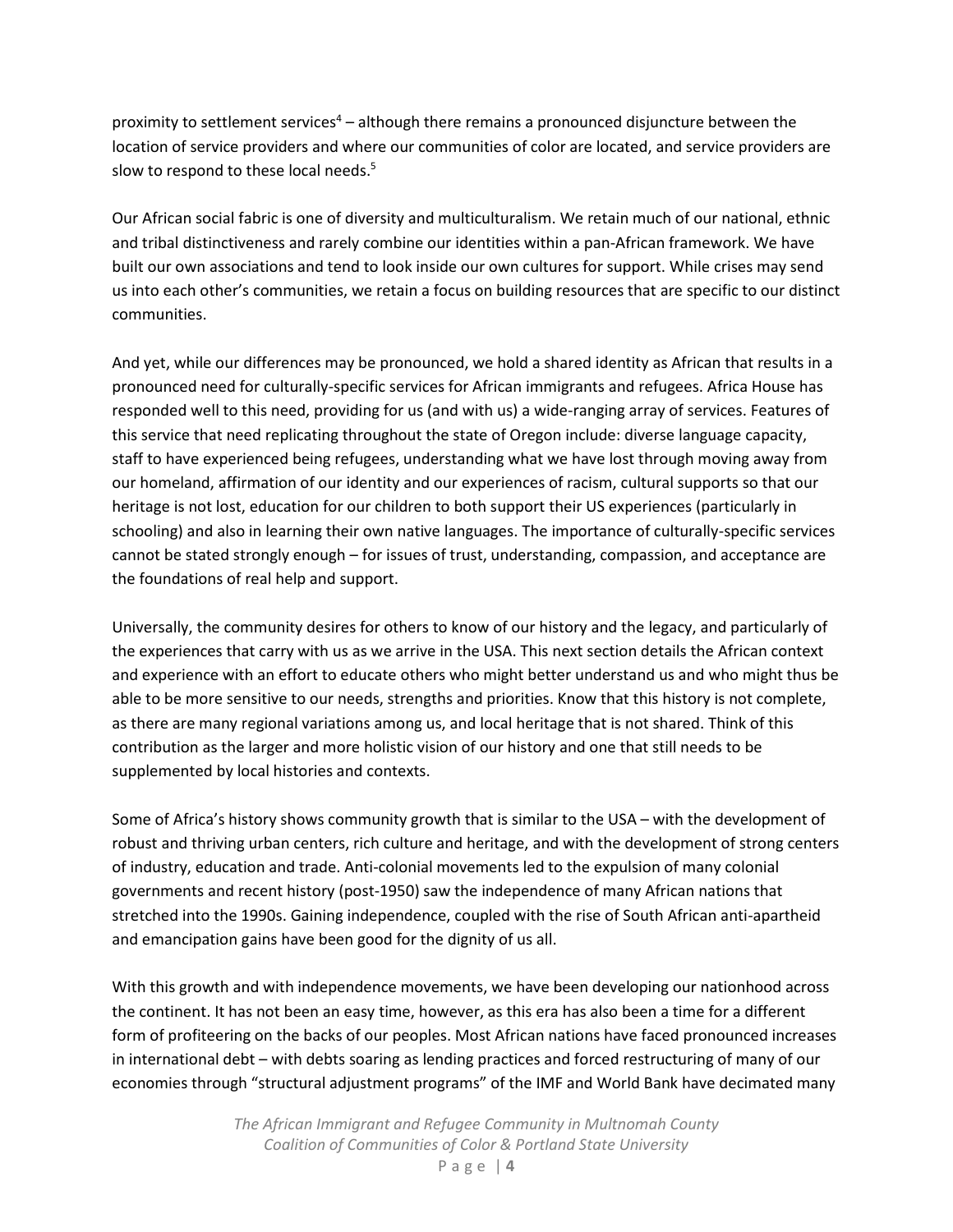of our economies. In the wake of impoverishment, lasting drought, new nation formation, and the emergence of AIDS, there have been crises in many nations, and in numerous countries leadership has been contentious as military regimes have often stepped into governance voids.

As a result, many countries have been infused with conditions that have been violent and persecutory for many of our peoples. The last generation has been characterized by much civil strife, violence, upheaval, illness and death. And many of our people have been forced to flee their homes and, ultimately, have had all paths towards the future curtailed by forces beyond our control. Forced into refugee camps and surviving much trauma, many among us have sought to find shelter and a new life in foreign countries, including the USA and approximately half of Africans in this region are believed to be refugees or former refugees.<sup>6</sup>

While we as a people are grateful to escape such strife, deprivation and violence, our settlement into US society has been difficult. Details of our settlement experiences help illuminate the ways we have been challenged in the USA. We have been supported by numerous organizations in the region, with the Immigrant and Refugee Community Organization (IRCO) being the largest, and also with support from Catholic Charities and Lutheran Family Services. These services help us find housing, offer employment supports, provide English language training, skills recertification, translation services, transportation, and provide financial supports for our first 8 months in the country (available through the federal government's Office of Refugee Resettlement). The emphasis of these programs is to ensure rapid settlement, rather than secure and promising settlement – not due to the fault of our local service organizations, but through federal government policies which aim for self-sufficiency as quickly as possible.

As a result, we are required through policy to take the first jobs offered to us. Such practice forecloses our professional futures, as many of our African credentials are not recognized in the USA, including our non-USA work experience. It is time to modify these practices so that the best of what we can offer US society can manifest in our work and in our lives – continuing this practice of "take the first job offered" will take a huge toll on our social and economic inclusion in the fabric of American life.

Our African immigrant and refugee community is diverse, as the region routinely accepts refugees from approximately ten African nations, who join another ten African ancestry groups from around the continent. We are a community who are youthful, bringing with us very high levels of education and experience that are typically ignored by mainstream society in the region. For while we have graduate and professional degrees that are almost double the level of White communities, and four times that of other communities of color, we access much less than our fair share of good jobs and have alarming rates of poverty, particularly among our children. Furthermore, our incomes are very low, as our households attempt to make ends meet on incomes that are half that of Whites. Overall, our economic situation is grave and, in today's recessionary climate, precarious. When community members were asked about top priorities that must be acted upon by elected leaders, they universally said their priorities were jobs, education, housing and health care.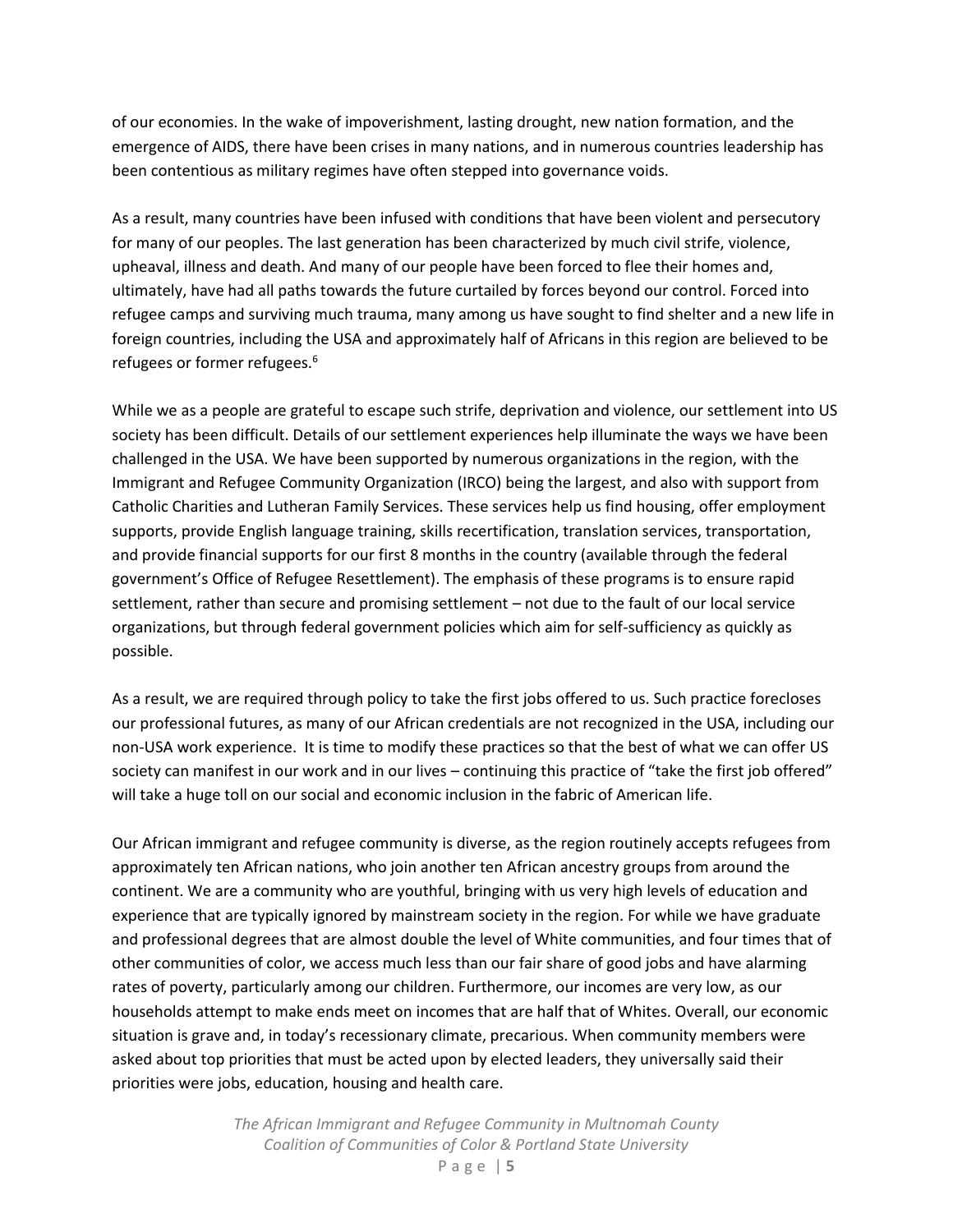Data on our experiences are lacking, as all conventional databases subsume our identity within that of the African American community. While there may be strength in numbers and a shared legacy of oppression, our experiences are profoundly different and are overshadowed by the larger numbers within the African American community. Eclipsed are our experiences with settlement issues, language barriers, lack of recognition of foreign credentials and foreign work experience, health issues related to refugee traumas, lack of knowledge of American society, and under-developed networks and community-based organizations that would flourish if we had the time and resources to nurture their development.

Also missing from view are the racial disparities that exist within our institutions. It is impossible to gain information on our people, as it would require researchers to disaggregate the racial grouping of "black" by country of origin, length of time in the USA, ethnicity, language, and/or refugee status. It is essential that our research practices begin such disaggregation and allow our collective experience as African immigrants and refugees to be more clearly understood, for our racial disparities to be identified and for progress to be monitored. This omission in research practices means we cannot explore racial disparities in the following institutions: higher education (and several important dimensions of public education), child welfare, juvenile and adult justice, social services, public service, voting, health, public housing, and homeless services.

With this invisibility comes powerlessness. While policy makers turn to us for advice on immigration and refugee matters, we are left out of more conventional policy practices in mainstream health and human services. This culture of omission serves to leave our voices out of the debates and all of us lose ground when we engage in practices that center the needs of a more limited set of communities of color. With this pervasive pattern of omission comes a price – for as the reader will see, we are one of the most vulnerable communities of color, and failing to promote our inclusion and to build meaningful supports for our people will harm all of us. For our futures are intertwined, and success for the region will ultimately depend on success for all of our communities of color.

This report has drawn upon a customized data extraction from the 2008 American Community Survey by extracting data for those who have identified their ancestry as African (and excluding those who defined it as African American). These data include insights on education, occupation, housing, demographic composition, unemployment, poverty and income. Updating on some measures was recently conducted, allowing a limited set of experiences to be captured up to 2011. These include unemployment, health insurance, poverty and income levels. This report marks the first comprehensive address of these issues – as the standard practice is to integrate African experiences within the African American profile.

We are able to supplement these data with information about the sub-Saharan community. The American Community Survey has additional information on some social and economic conditions, and made these results available by averaging a full five-year spread of dates (2006-2010). We share these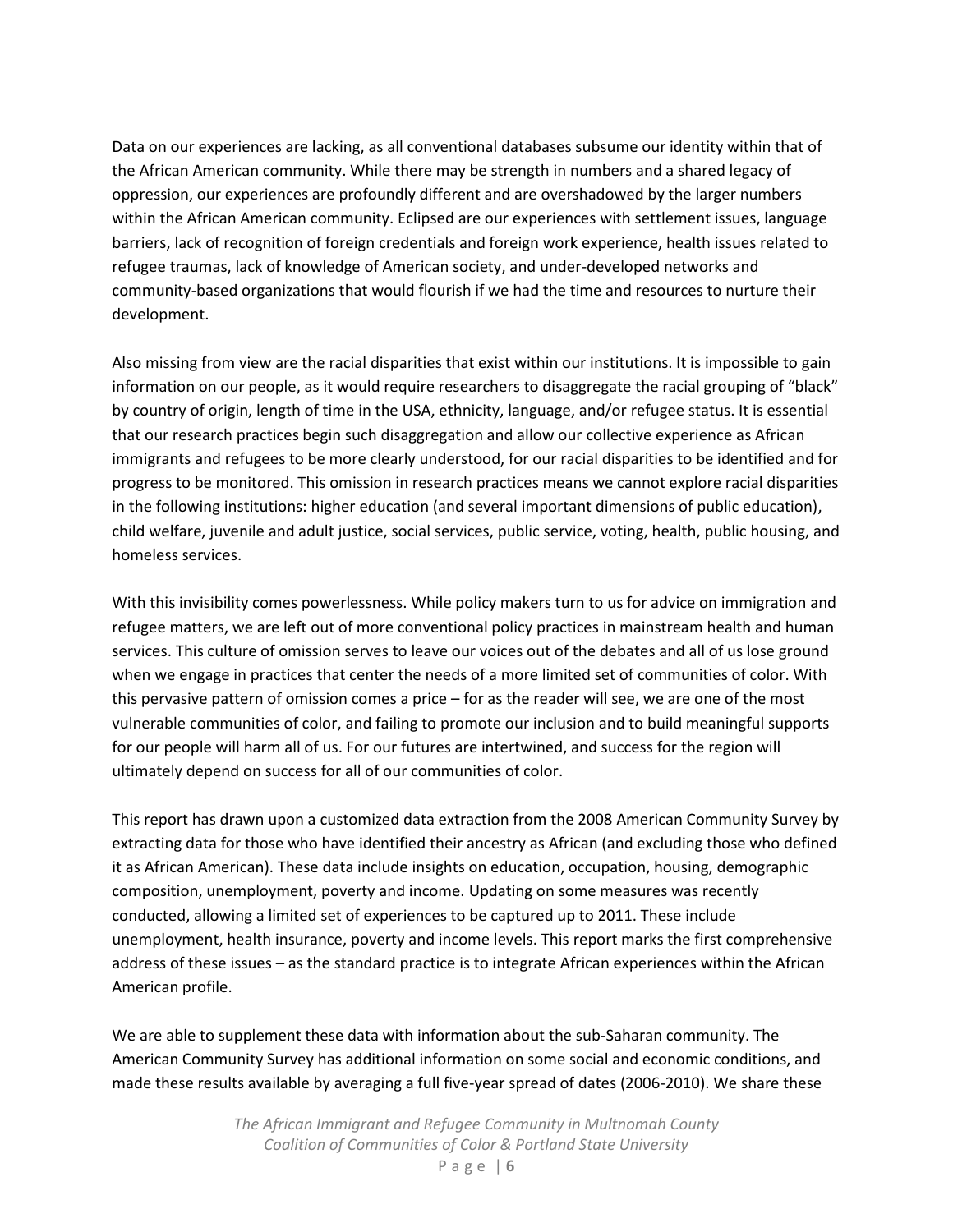data by infilling them into this report, filling in gaps in our knowledge with this more limited geographic region, and this five-year composite figure. These figures are to be used with some caution, as they include both a recovery and recessionary period of time. But, as noted above, such minimal data is available that we have elected to include these sub-Saharan experiences. On the positive side, these data points take us to 2010, even though the data are averages over five years. They are supplemented with a more limited set of data for 2011 (as noted in the prior paragraph). Appendix #3 details the countries included in this sub-Saharan region.

Here are the findings as to the nature of racial disparities facing our community:

- $\bullet$  We are a highly educated community, with  $\frac{1}{4}$  of us having attained a graduate or professional degree. Mostly, these degrees are earned overseas, and recognition of them here in the USA is minimal, leading to poverty and low incomes.
- $\bullet$  We have the highest child poverty rate in the region at 66.6% of our children. When we include all people in our communities, we have a poverty rate of 51.4%, more than one-in-two people. This rate is significantly worse than when we measured these rates three years ago.
- Our household income is half the size of Whites, at \$32,584 per year, compared with \$53,225 per year. For those of us able to find full-time, year-round work, we are able to bring home only \$28,888 while Whites in the region earn on average \$45,087 per year.
- One-in-three of us (who are employed) hold jobs in management and professional roles. While this is stronger than other communities of color, it is significantly less than the 43.6% of Whites who hold such jobs, and certainly not illustrative of the very high levels of graduate and professional degrees we hold. We are also over-represented in production and transportation fields, with the narrative here being that we are likely to be driving taxi cabs for a living, and likely to hold higher educational degrees than those who are passengers in our cabs.
- Our unemployment rate is 80% higher than Whites, at 13.5% compared to 7.5%. Unemployment levels have fluctuated significantly over recent years, with the community being hit hard in this past recession and recovery to prerecession levels still not in evidence.
- 82.7% of us speak a language other than English, and more than ⅓ of us do not speak English very well. Given the limited availability of English language classes for adults, coupled with the emphasis on speedy self-sufficiency as refugees and immigrants, we have narrow opportunities for learning English. This poses an ongoing barrier for employment and also for engaging with our children's teachers and advocating for our children and ourselves when necessary.
- More of our community is unable to secure health insurance. The size of our community that does not have health insurance is 42% higher than Whites, at 13.5% compared with 7.5% for Whites.
- There are few of us able to purchase our own homes at 38% of the community, while the level is 62% for Whites. Given that we have few assets since many of us arrived as refugees, and we have short credit histories in the USA, this is not surprising. But given that other communities of color have low homeownership levels as well, it is not likely that we are going to be able to access this wealth-generating asset in large quantities even as our length of residency in the USA expands. Remember as well that people of color are over-involved in the subprime lending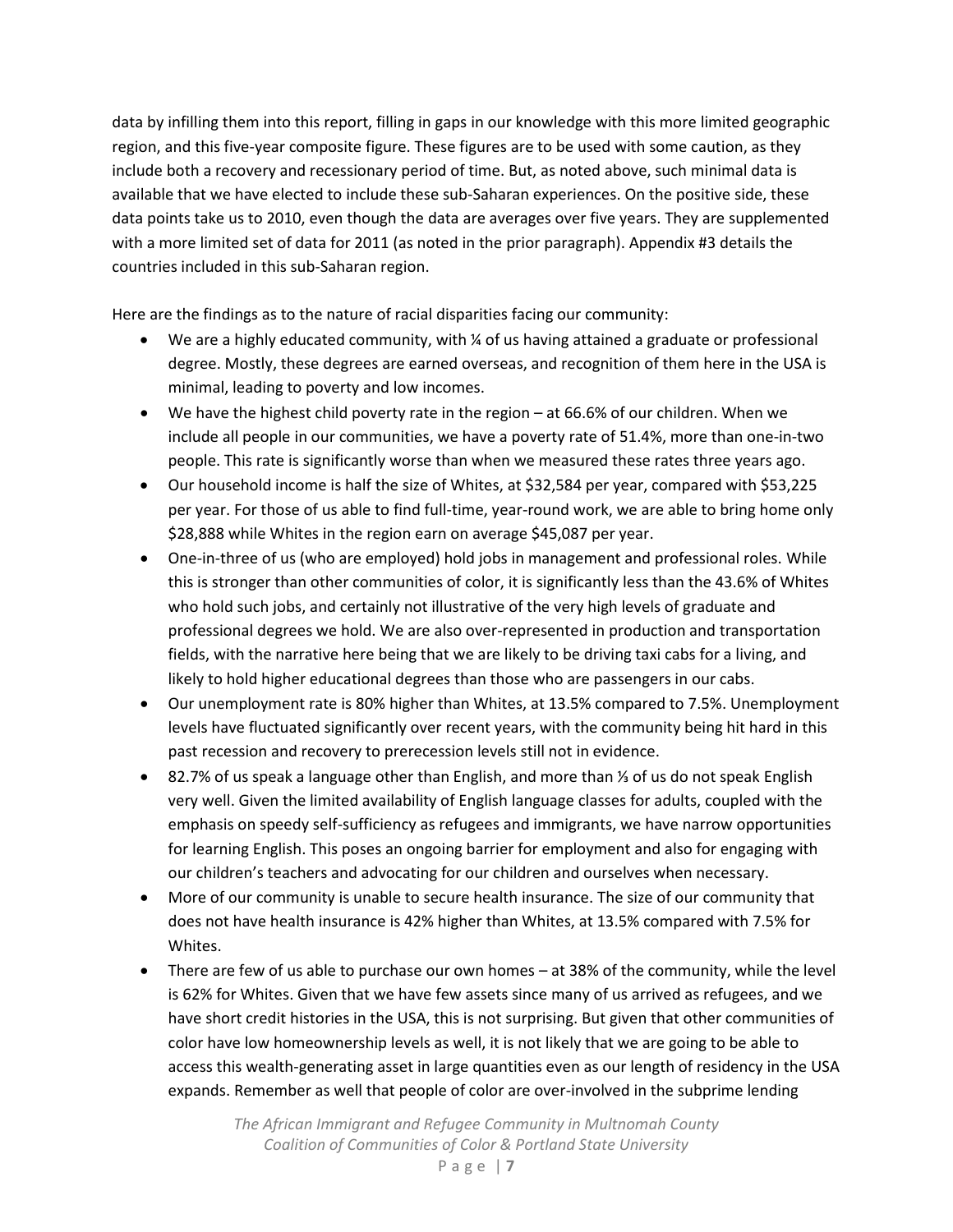industry (at 55% of mortgages compared with 18% involvement for Whites<sup>7</sup>) meaning that we are at high risk for foreclosures and bankruptcy in today's economy.

 When we do own homes, 62.4% of us spend more than 30% of our incomes on rent, much higher than the 40.6% rate for White homeowners.

As a result, our legacy as a people who have migrated to the region within the last generation or two, coupled with the trauma that many of us bring as refugees, bringing with us racial and linguistic identities that are discriminated against, creates an unsettling profile of experiences. Our economic situation is precarious as noted above.

Policy barriers intersect with cultural barriers (such as knowing the local norms and conventions), linguistic barriers, and various dimensions of institutional racism, and a "perfect storm" brews that renders our foothold in US society precarious.

Our social situation is similarly dire. As refugees, many experienced deep trauma, violence and retain these experiences in their bodies. The following words of this community were prepared in 2003 by the Coalition of Communities of Color and these words retain power and significance today:

*Before coming to the United States, many African youth and families spent years in refugee camps living in unthinkable conditions. Many have been profoundly affected by the civil war, have lost family members, and now suffer from related adjustment and psychological disorders. Here in Multnomah county, African youth now find themselves in an unsupported environment faced with significant cultural and language barriers. For example, some African girls are negotiating around what they see as restrictive roles in the traditional family structure. Many youth are illiterate in English and their native language, are dealing with newly broken homes, and have accents that set them apart from the mainstream. African Coalition members unanimously agree that we have reached a crisis point with our youth. Recently, the school and criminal justice systems have expressed difficulty dealing with African youth ages 13-21. Many African juveniles are already imprisoned in Oregon. With this growing reality, the community is in a state of shock.8*

The evidence before us in this report must give rise to action. Simply, inaction is impossible in the face of injustice of this magnitude and this severity. Inaction will sentence us to a future of social exclusion, political isolation, and impoverishment that will not be good for any of us.

A total of nineteen African-specific policy recommendations are forwarded in the text of this report that are priorities for the African immigrant and refugee community to address the forms of marginalization that we experience in the region. Listed below, they hold potential to increase our community's wellbeing, the lives of our families and the futures of our children.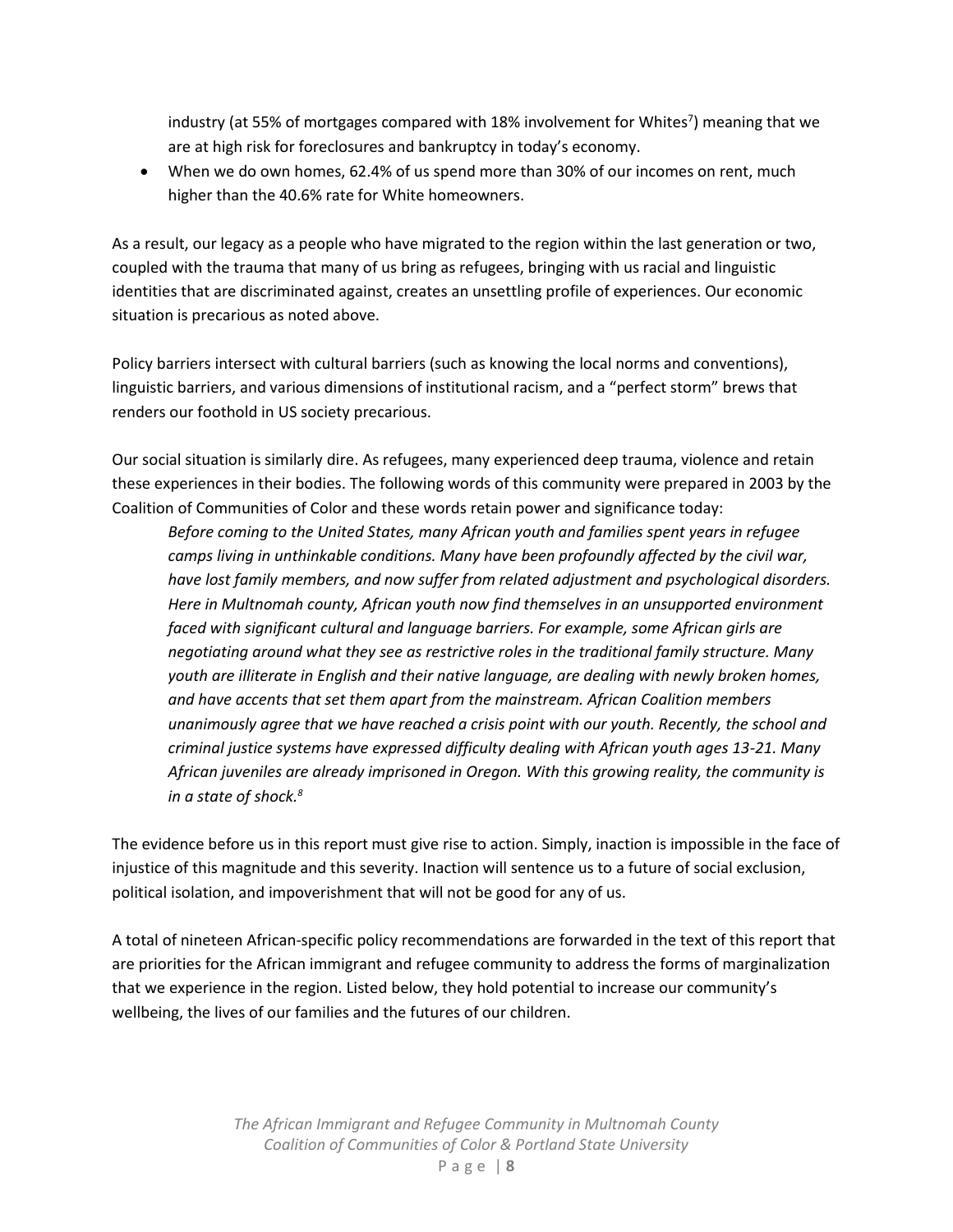#### **Education Reform**

- 1. We aim to end the inappropriate mainstreaming of our children and youth. We need to make an intensive year of support available for our youth, and to sustain them in a culturally-specific environment without the pressure to fit into a specific grade.
- 2. Accurate assessments of the achievements of students who come to the USA are needed. It is essential to determine the exact differences, in terms of credits, between various diplomas and certificates.
- 3. We need accurate and routine information on how our children and youth are doing in school. Accordingly, we ask all school boards and the Oregon Department of Education to ensure that our community can be differentiated from African Americans. We ask that these institutions be guided by the recommendations contained within the Coalition of Communities of Color's *Research Protocol.*
- 4. Our children need to enter schools where teachers and staff look like them and understand their culture and the conditions of their arrival in the USA. Improved recruiting and hiring of African teachers must be made a priority, as well as equity efforts inside each school board to retain and promote these teachers through the ranks.
- 5. All teachers who engage with our children need to understand the history, the challenges and the conditions in which our children encounter their world. Understanding will provide an important link to reducing the isolation and vulnerability of our students.
- 6. We press our school boards to build rapid systems for recognizing African professional and experiential credentials so that we can be hired into the schools to both increase racial equity in hiring, and also to create a more welcoming, affirming and culturally-responsive academic environment.
- 7. Finally, many of our children are in Limited English Proficiency programs. It is imperative that this program be of the highest quality and that we as parents and consumers be assured that all school boards will meet federal regulations in LEP programs.

## **Employment**

- 8. It is time for a robust, welcoming and easy to access system for recognizing foreign credentials. For the regulated professions, concrete, transparent, appropriate and low-cost equivalence measuring must be made available.
- 9. Provide paid skills training programs of short duration that prepare workers for specific occupations and/or jobs. These could be informed by local employers' needs and technological expectations.
- 10. Provide on-the-job training for the first month of employment for immigrant and refugee workers that subsidize employer's wages paid to workers and that would be rebated if the worker successfully transitions to become a regular employee. This would enable our community to be more rapidly employed (and not delayed for a training period) and provide supports for employers to hire our community members.
- 11. A workers' rights information campaign is needed to advise workers of their entitlements on working conditions, the rights to unionize, and the programs and services available to them for both prevention and for intervention when things go wrong.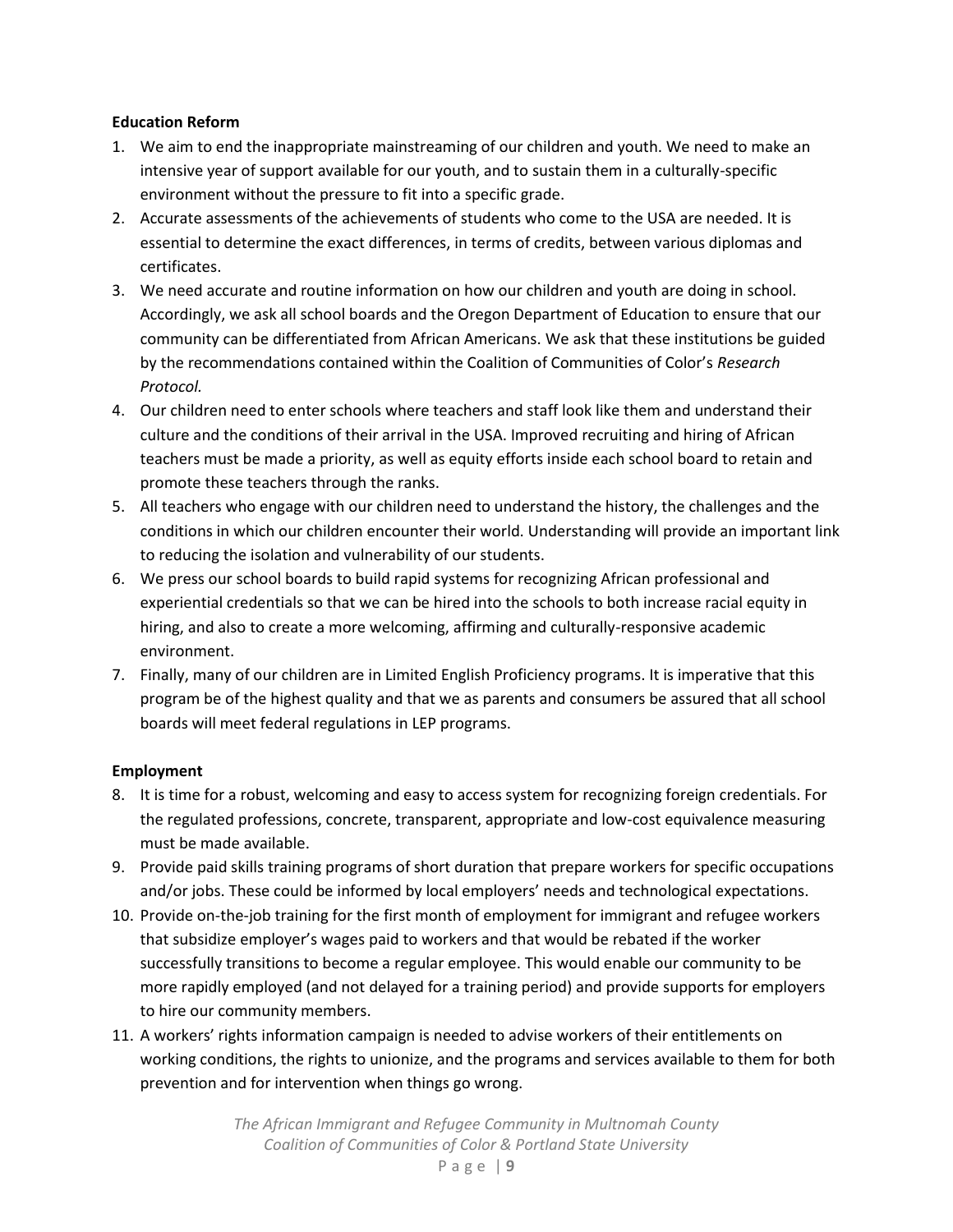12. To support employment, keeping public transportation costs low and routes accessible and convenient is essential.

#### **Unemployment**

13. It is essential that employment be considered a human right. African community members are exhausted with lengthy job searches and low prospects for finding living wage jobs. Providing real options for a positive future is essential for improving the well being of the community.

#### **Remittances**

14. It is well beyond time for international aid of sufficient size and quality that supports African development and peacemaking across the continent. Residents and policy makers in Multnomah county can advance a shifted discourse about the responsibility that those in the USA hold for real reforms in Africa. An end to exploitation, harmful structural adjustment programs, and mere crumbs of international aid are essential dimensions of such reforms.

#### **Housing**

- 15. It is imperative that solutions be found to the African housing crisis that is unique for many features: the intersection of language difficulties, cultural norms of occupancy that differ so much from that in US society, low incomes, vulnerability due to poverty, racism and bias of those involved, and the absence of culturally-specific services to assist us outside Multnomah county with housing.
- 16. The supply of subsidized housing must be increased immediately. We also seek for an expansion to occupancy standards to better reflect our cultural norms.
- 17. We highlight the necessity for expanded access to translators and policy that requires landlords and housing managers to ensure that conflict and disputes are comprehensible to African tenants.
- 18. It is important that housing is understood as a human right instead of a consumption item to be purchased in the private market and vulnerable to the practices of landlords.

## **Health and Human Services**

19. All Africans need access to accurate information about the resources available, the conditions for accessing services, the pathways to citizenship, advocacy practices for supporting our children, and options for involvement in building social justice and racial equity for our community.

To advance racial equity for the community, and to continue solidarity among all communities of color, we also affirm these eleven priorities advanced in the earlier work of the Coalition of Communities of Color. *9*

*1. Reduce disparities with firm timelines, policy commitments and resources.* Disparity reduction across systems must occur and must ultimately ensure that one's racial and ethnic identity ceases to determine one's life chances. The Coalition urges the State, County and City governments, including school boards, to establish firm timelines with measurable outcomes to assess disparities each and every year. There must be zero-tolerance for racial and ethnic

> *The African Immigrant and Refugee Community in Multnomah County Coalition of Communities of Color & Portland State University*

Page | **10**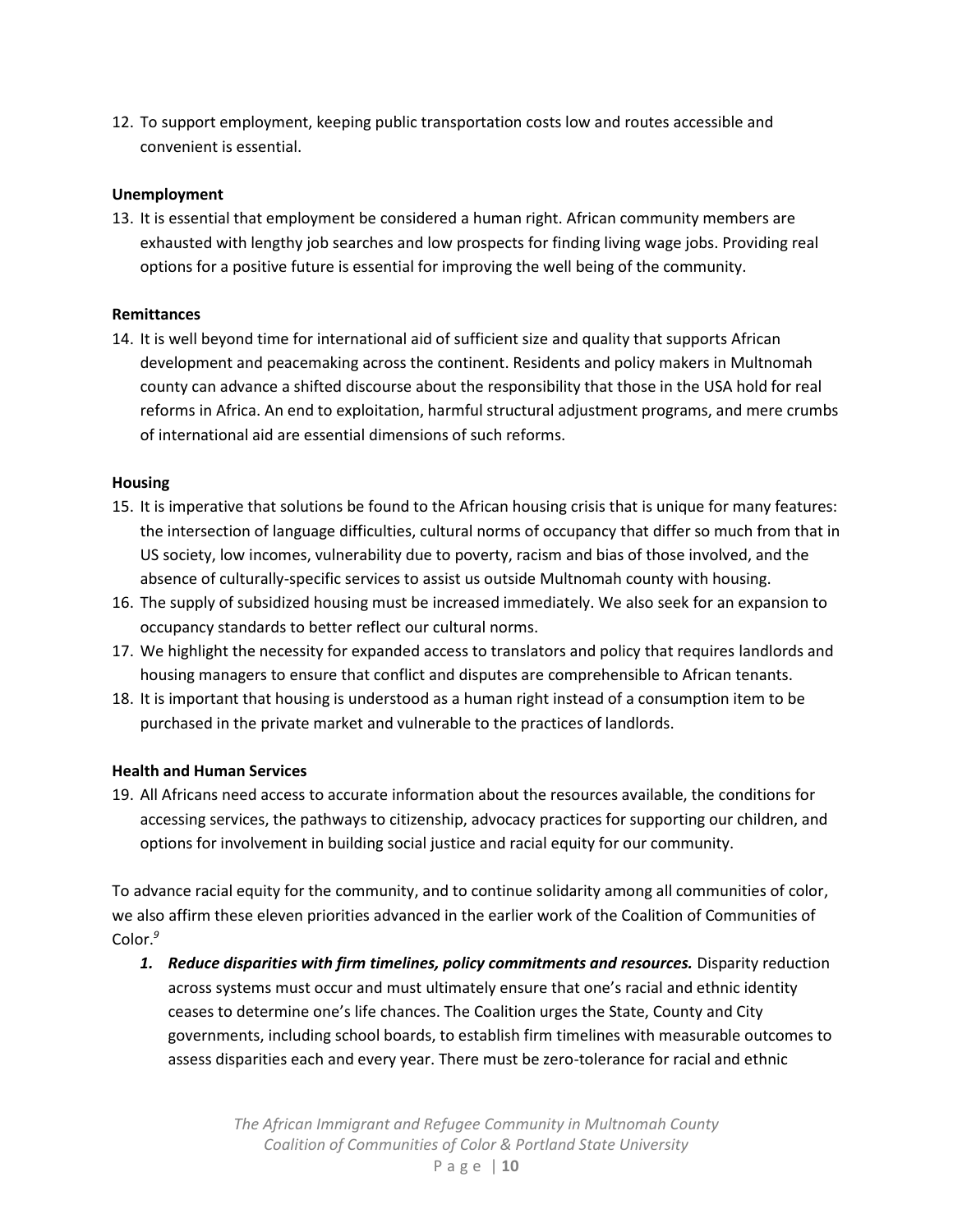disparities. Accountability structures must be developed and implemented to ensure progress on disparity reduction.

- *2. Expand funding for culturally-specific services.* Designated funds are required, and these funds must be adequate to address needs. Allocation must recognize the size of communities of color, must compensate for the undercounts that exist in population estimates, and must be sufficiently robust to address the complexity of need that are tied to communities of color. Culturally-specific services are the most appropriate service delivery method for our people.
- *3. Implement needs-based funding for communities of color.* This report illuminates the complexity of needs facing communities of color, and highlights that Whites do not face such issues or the disparities that result from them. Accordingly, providing services for these communities is similarly more complex. We urge funding bodies to begin implementing an equity-based funding allocation that seeks to ameliorate some of the challenges that exist in resourcing these communities.
- *4. Emphasize poverty reduction strategies.* Poverty reduction must be an integral element of meeting the needs of communities of color. A dialogue is needed immediately to kick-start economic development efforts that hold the needs of communities of color high in policy implementation. Improving the quality and quantity of jobs that are available to people of color will reduce poverty.
- *5. Count communities of color.* Immediately, we demand that funding bodies universally use the most current data available and use the "alone or in combination with other races, with or without Hispanics" as the official measure of the size of our communities. The minor overcounting that this creates is more than offset by the pervasive undercounting that exists when outsiders measure the size of our communities. When "community-verified population counts" are available, we demand that these be used.
- *6. Prioritize education and early childhood services.* The Coalition prioritizes education and early childhood services as a significant pathway out of poverty and social exclusion, and urges that disparities in achievement, dropout, post-secondary education and even early education be prioritized.
- *7. Expand the role for the Coalition of Communities of Color.* The Coalition of Communities of Color seeks an ongoing role in monitoring the outcomes of disparity reduction efforts and seeks appropriate funding to facilitate this task.
- *8. Research practices that make the invisible visible.* Implement research practices across institutions that are transparent, easily accessible and accurate in the representation of communities of color. Draw from the expertise within the Coalition of Communities of Color to

*The African Immigrant and Refugee Community in Multnomah County Coalition of Communities of Color & Portland State University*

Page | **11**